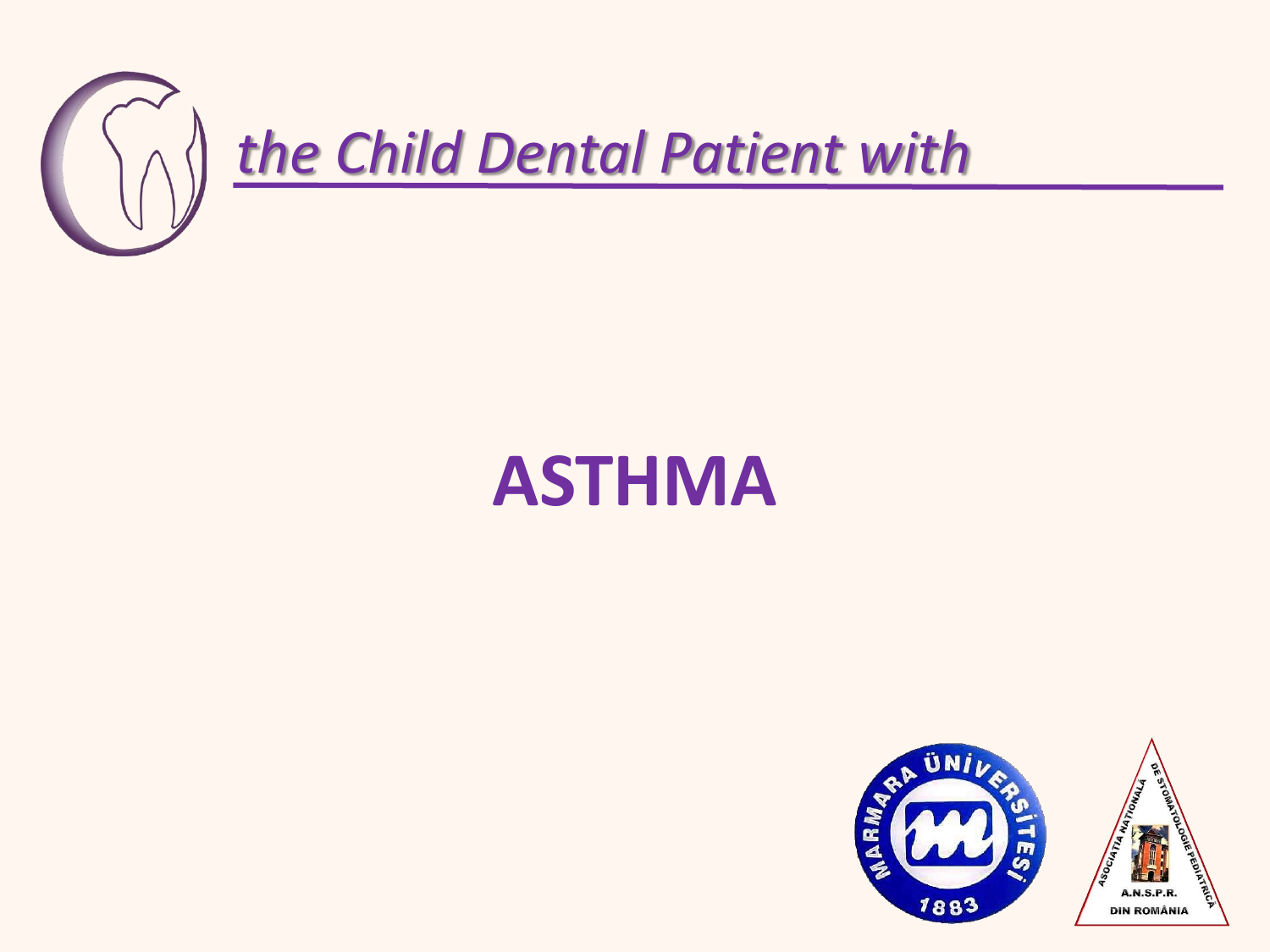## **Selected references and further reading**

- AAPD REFERENCE MANUAL V 40 / NO 6 18 / 19- 2012. [–](about:blank) [link: https://www.aapd.org/research/oral-health](about:blank)policies--recommendations
- Alavaikko S, Jaakkola MS, Tj.derhane LJJ. Asthma and caries: a systematic review and meta-analysis. Am J Epidemiol. 2011;15:631‐641. doi: 10.1093/aje/kwr129.
- Baldacci S, Simoni M, Maio S, Angino A, Martini F, Sarno G, Cerrai S, Silvi P, Pala AP, Bresciani M, Paggiaro P, Viegi G, ARGA Collaborative Group, Prescriptive adherence to GINA guidelines and asthma control: An Italian cross sectional study in general practice, Respiratory Medicine (2018), doi: [https://doi.org/10.1016/j.rmed.2018.11.001](about:blank). - [link: https://www.resmedjournal.com/article/S0954-](about:blank) 6111(18)30360-3/pdf
- Botelho M P J, Maciel S M, Neto A C, Dezan C C, Fernandes K B P, de Andrade F B . Cariogenic microorganisms and oral conditions in asthmatic children. Caries Res 2011; 45: 386–392. doi: 10.1159/000330233.
- Bumbacea D, Ionita D, Ciobanu M, Tudose C, Miron AB. Prevalence of asthma symptoms, diagnosis and treatment use in Romania. European Respiratory Journal 2013 42: P964 – link: [https://erj.ersjournals.com/content/erj/42/Suppl\\_57/P964.full.pdf](about:blank)
- Chee C, Sellahewa L, Pappachan J M . [Open Respir Med J.](about:blank) doi: [10.2174/187430640140801008](about:blank) Inhaled Corticosteroids and Bone Health [Carolyn Chee,](about:blank)<sup>\*,1</sup> [Luckni Sellahewa](about:blank),<sup>2</sup> and [Joseph M Pappachan](about:blank)<sup>3</sup>
- ERS European Respiratory Society, the European Lung White Book [https://www.erswhitebook.org/](about:blank)
- Hoch HE, Houin PR, Stillwell PC. Asthma in Children: A Brief Review for Primary Care Providers Pediatr Ann. 2019 Mar 1;48(3):e103-e109. doi: 10.3928/19382359-20190219-01. – link: <https://pubmed.ncbi.nlm.nih.gov/30874817/>
- Jvon P . Updated posters to help manage medical emergencies in the dental practice. Br Dent J 2015; 219: 227– 229. doi: 10.1038/sj.bdj.2015.688.
- Kargul B, Tanboga I, Ergeneli S, Karakoc F, Dagli E . Inhaler medicament effects on saliva and plaque pH in asthmatic children. J Clin Pediatr Dent 1998; 22: 137–140.
- Kumar SS, Nandlal B. Effects of asthma and inhalation corticosteroids on the dental arch morphology in children. *J Indian Soc Pedod Prev Dent*. 2012;30(3):242-249. doi:10.4103/0970-4388.105018-link: [https://pubmed.ncbi.nlm.nih.gov/23263429/](about:blank)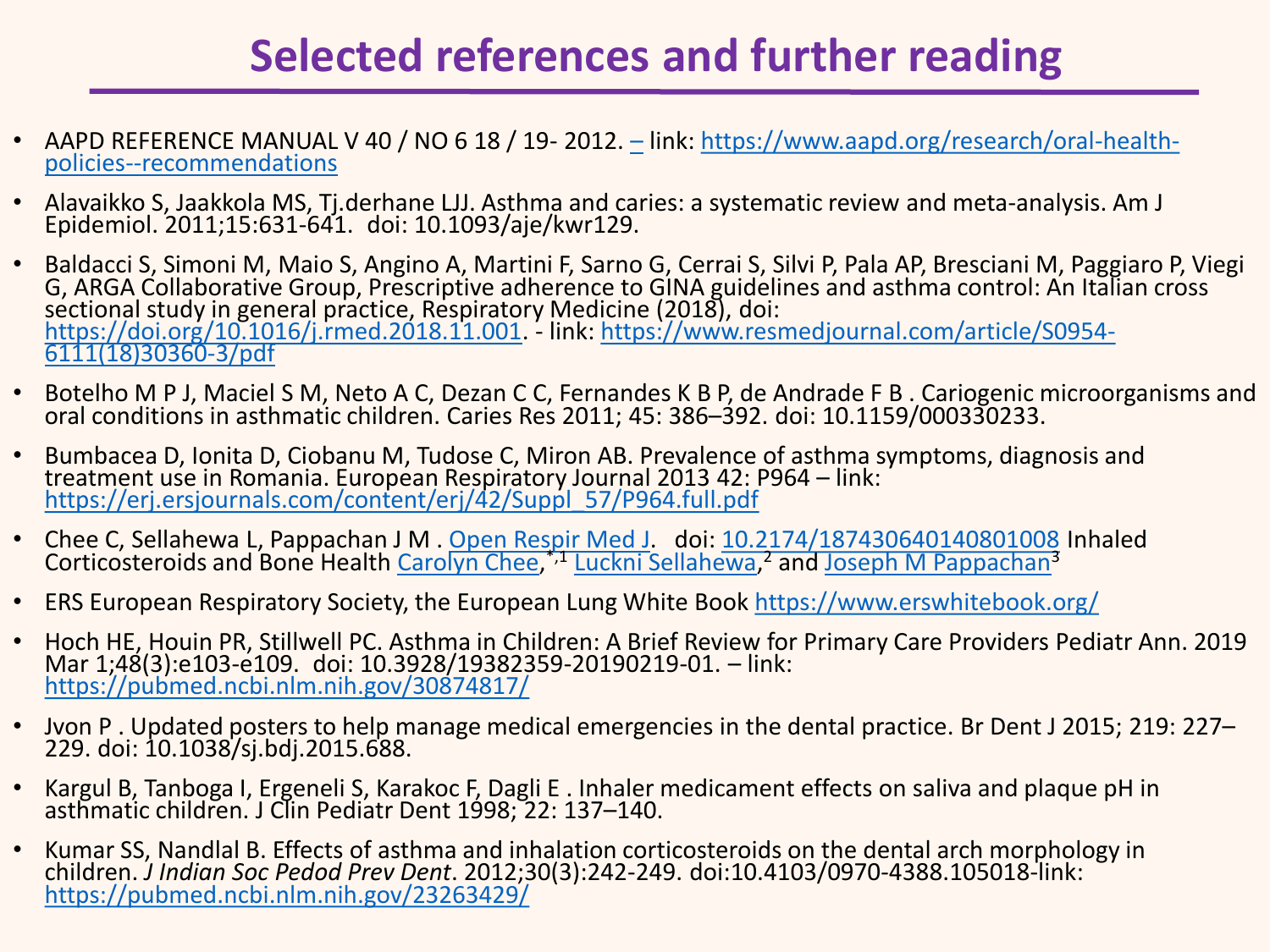## **Selected references and further reading**

- Martins Faria VC, de Oliveira MA, Ande Santos L, Lopes Santoro I, Godoy Fernandes AL.The Effects of Asthma on Dental and Facial Deformities, Journal of Asthma 2006; 43:4, 307 -309. DOI: <u>[10.1080/02770900600623305](about:blank)</u> – link: [https://www.tandfonline.com/doi/citedby/10.1080/02770900600623305?scroll=top&needAccess=true](about:blank)
- Michael J Morris, MD, FACP, FCCP, Daniel J Pearson, MD, 2019. Asthma guidelines- Classification guidelines link: [https://emedicine.medscape.com/article/296301-guidelines#g2](about:blank)
- National Heart, Lung and Blood Institute, 2020, Asthma- Causes and Risk factors-link: [https://www.nhlbi.nih.gov/health-topics/asthma](about:blank)
- Olar M, Luca R, Marica C. Carious experience in children suffering from bronchial asthma. International Journal of Medical Dentistry. 2012; 16(1): 21-26 – [link: https://www.ijmd.ro/2012/vol-16-issue-1/carious-experience-in](about:blank)children-suffering-from-bronchial-asthma/
- Olar M, Luca R, Olar V. Effects of oral hygiene upon the quality of breathing in children suffering from bronchial asthma 2012; 2(3): 188-194 – [link: https://www.semanticscholar.org/paper/EFFECTS-OF-ORAL-HYGIENE-UPON-](about:blank)THE-QUALITY-OF-IN-FROM-Olar-Luca/c409fd57f20146a3ada86a865fa27dae55c0e7ee
- Raherison-Semjen C, Izadifar A, Russier M, Rolland C, Aubert J-P, Sellami R, Leynaud D, Fabry-Vendrand C, Didier A. Asthma prevalence and management in adults in France in 2018: ASTHMAPOP survey, European Respiratory Journal 2018 52: OA292; DOI: 10.1183/13993003.congress-2018.OA292- link: [https://erj.ersjournals.com/content/52/suppl\\_62/OA292](about:blank)
- Ramos-Ríos JA, Ramírez-Hernández E, Vázquez-Rodríguez EM, Vázquez-Nava F. Repercusiones en la salud bucodental asociadas con el asma en niños de 6 a 12 años de edad [Asthma-associated oral and dental health repercussions in children aged 6 to 12 years]. *Rev Alerg Mex*. 2017;64(3):270-276. doi:10.29262/ram.v64i3.247 – link: [https://pubmed.ncbi.nlm.nih.gov/29046025/](about:blank)
- [Ramos-Ríos JA,](about:blank) [Ramírez-Hernández E](about:blank), [Vázquez-Rodríguez EM](about:blank), [Vázquez-Nava F.](about:blank) Asthma-associated oral and dental health repercussions in children aged 6 to 12 years. [Rev Alerg](about:blank) Mex. 2017 Jul-Sep;64(3):270-276.
- [Rezende G,](about:blank) [Dos Santos NML,](about:blank) [Stein C,](about:blank) [Hilgert JB,](about:blank) [Faustino-Silva DD](about:blank). Asthma and oral changes in children: Associated factors in a community of southern Brazil. Int J Paediatr Dent. [2019 Jul;29\(4\):456-463. doi: 10.1111/ipd.12487.](about:blank)